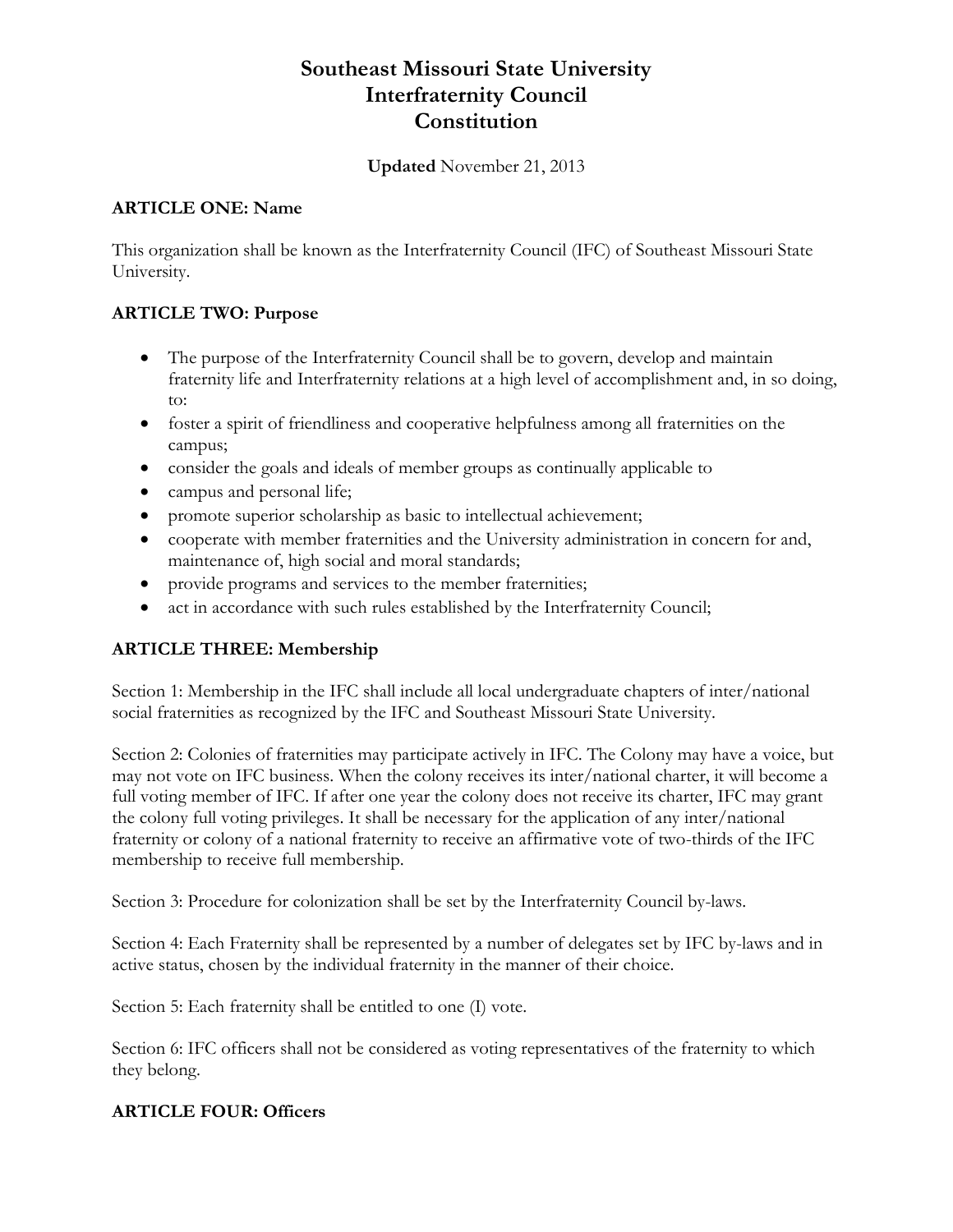Section 1. The executive council shall be composed of the elected officers of the Council. This includes the President, Vice President of Judicial Affairs, Vice President of Administration, Vice President of Recruitment and Retention, Vice President of Public Relations, Vice President of Education, Vice President for Risk Awareness, and the Vice President of Community Service and Philanthropy.

Section 2. Procedures for IFC Executive Board selection shall be set by IFC by-law, and eligibility shall be determined therein.

Section 3. Should such an officer or chair receive a semester GPA below the established standard while in office, he will be removed from his positions.

Section 4. Term of office: The officers shall hold office for a term of one year or until their successors have been elected and installed.

Section 5. Vacancies: Should the office of President be vacated, the Vice-President of Judicial Affairs shall succeed to the office of President with a simple majority approval vote. Should another office become vacant, the executive board shall open the position for application and appoint a new member. If an IFC executive member is elected to the office of president, recruitment chair or second highest-ranking officer of his chapter during his term as an IFC Executive Board Officer, he shall relinquish his IFC position. The remaining Executive Board members will appoint a suitable replacement.

Section 6. Removal of Officers:

- Upon petition by a simple majority of the member fraternities of IFC, the question of impeachment may be brought before the IFC. At this time the charges of impeachment shall be presented in writing to IFC.
- Discussion and debate shall take place directly following the charges of impeachment. The officer in question has the right to defend himself against the charges.
- At the following meeting, the final vote shall be taken.
- Upon the affirmation vote of two-thirds of the IFC membership for impeachment, the officer shall be removed from office.
- Reasons for impeachment may include but are not limited to; absenteeism, GPA requirement, violation of constitution or bylaws, or failure to fulfill duties.

# **ARTICLE FIVE: Officers Duties**

Section 1. Duties of the President

The IFC President shall:

- Preside at all IFC meetings
- Appoint all committees and their chairmen
- Serve as an ex-officio member of all committees
- Have the power to appoint temporary officers necessitated by a special issue or concern
- Have the power to break tie votes
- Represent the fraternity system to the university administration
- Represent IFC at Presidents' Council
- Coordinate the election process including applications, interviews, and ballots
- Assist in the transition of officers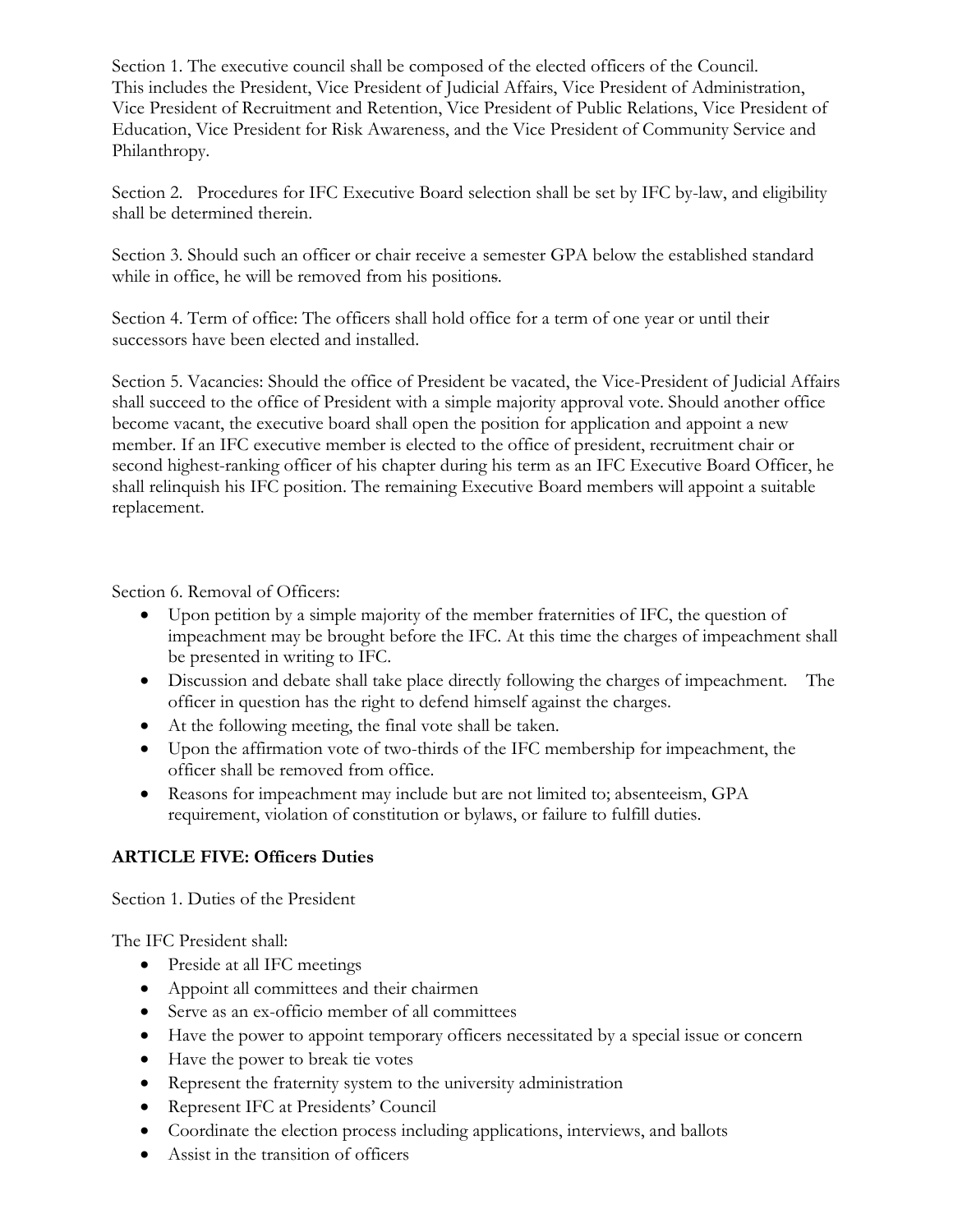# Section 2. Duties of the Vice President of Judicial Affairs

The Vice President of Judicial Affairs shall:

- Preside at IFC meetings in the absence of the President and assume presidency should the office become vacant for any reason prior to general elections
- Conduct trainings for designated IFC hearing officers and chapter standard boards
- Maintain and recommend revisions to the IFC constitution and by-laws
- Serve as the Chief Judicial Officer

Section 3. Duties of the Vice President of Administration

The Vice President of Administration shall:

- Record the minutes of each general, Executive and special meetings
- Provide IFC members, chapters and advisors with a copy of all the minutes
- Prepare agendas for meetings
- Collect all dues and assessments as designated by the council
- Present a financial report each meeting
- Pay all financial accounts of the IFC and keep an accurate accounting of expenditures and receipts
- Prepare an itemized year end report of expenditures
- Prepare an annual budget
- Responsible for all thank you and congratulatory correspondence
- Assist the Vice President of Community Relations with website maintenance as requested

Section 4. Duties of the Vice President of Recruitment and Retention

The Vice President of Recruitment and Retention shall:

- Develop comprehensive marketing plan recruitment for the fraternity system, including all associated components
- Coordinate fall and spring recruitment program for IFC
- Educate chapters and membership on recruitment policies and procedures
- Conduct chapter recruitment chair meetings with appropriate frequency
- Work with chapters requesting assistance with recruitment
- Create and edit recruitment promotional material with appropriate other Council(s)
- Monitor recruitment functions to see that fraternities are following the guidelines set by the IFC
- Update recruitment and retention statistics for each fraternity, on a semester basis

Section 5. Duties of the Vice President of Risk Awareness

The Vice President of Risk Awareness shall:

- Conduct risk management workshops
- Ensure that all fraternities are following the Risk Management policies established by their headquarters
- Coordinate, along with the VP of Education, speakers and events which address issues and trends such as alcohol, fire safety, hazing and sexual abuse
- Help in coordinating other risk management educational programs and hazing prevention programs with other on-campus organizations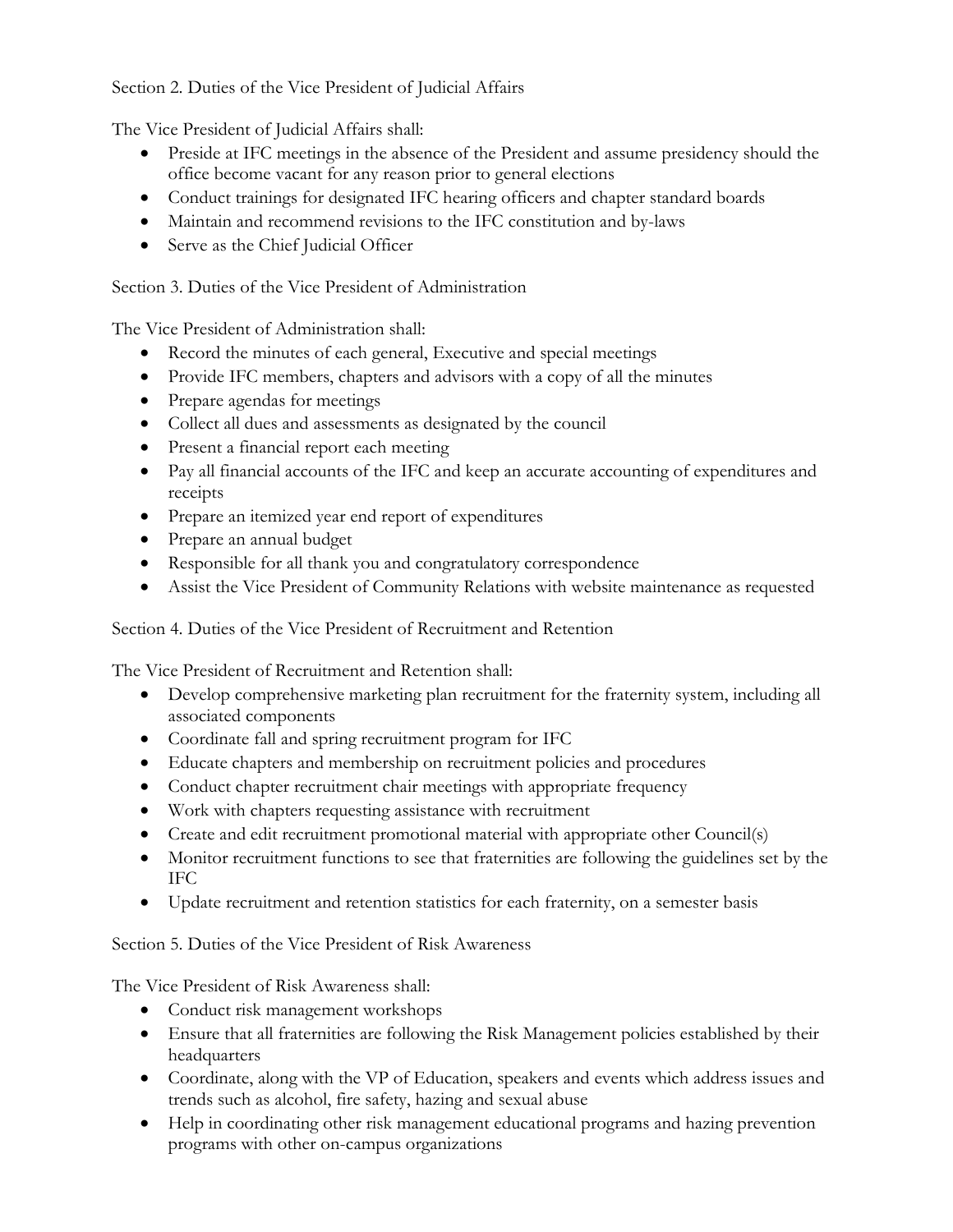Section 6. Duties of the Vice President of Community Service and Philanthropy

The Vice President of Community Service and Philanthropy shall:

- Promote community service and philanthropy among the fraternities and sororities at SEMO's campus
- Conduct roundtables for member chapters each semester on each of the following topics: Community Service, Philanthropy
- Coordinate community service and philanthropic events for the fraternity system
- Serve as liaison to community service and philanthropy agencies
- Coordinate one IFC-sponsored service and philanthropic event that all IFC chapters participate in
- Work with VP of Public Relations to establish Greek calendar for the year
- Publicize each chapters' community service and philanthropy on campus and to the community
- Write their personal goals and objectives regarding the position
- Create a written program designed to execute their goals and objectives

Section 7. Duties of the Vice President of Public Relations

The Vice President of Public Relations shall:

- Coordinate public relation efforts of the IFC to the University and the Cape Girardeau community
- Conduct roundtables for member chapters each semester on each of the following topics: Public Relations
- Maintain the IFC website
- Promote all IFC related events
- Serve as liaison to the community, SEMO, and outside organizations
- Coordinate IFC-sponsored and co-sponsored events that all IFC chapters participate in and are open to non-greeks as well
- Work with VP of Community Service and Philanthropy to establish Greek calendar for the year
- Attend Show-Me Days and First Step Orientation to promote Greek Life
- Maintain a systematic effort to obtain timely radio, print, and television media coverage of events and accomplishments of the council, the member chapters, and individual members.
- Write their personal goals and objectives regarding the position
- Create a written program designed to execute their goals and objectives

Section 8. Duties of the Vice President of Education

The Vice President of Education shall:

- Along with Panhellenic Council, coordinate Greek Foundations
- Coordinate a New Member Educator workshop for the fall and spring semesters
- Coordinate Scholastic Chairman Workshops along with Panhellenic Council
- Complete periodic evaluations of chapter scholastic programs
- Promote scholarship for the fraternity system and coordinate scholastic awards

# **ARTICLE SIX: Finances**

Section 1. All money collected from the chapters shall be recorded and then deposited in the IFC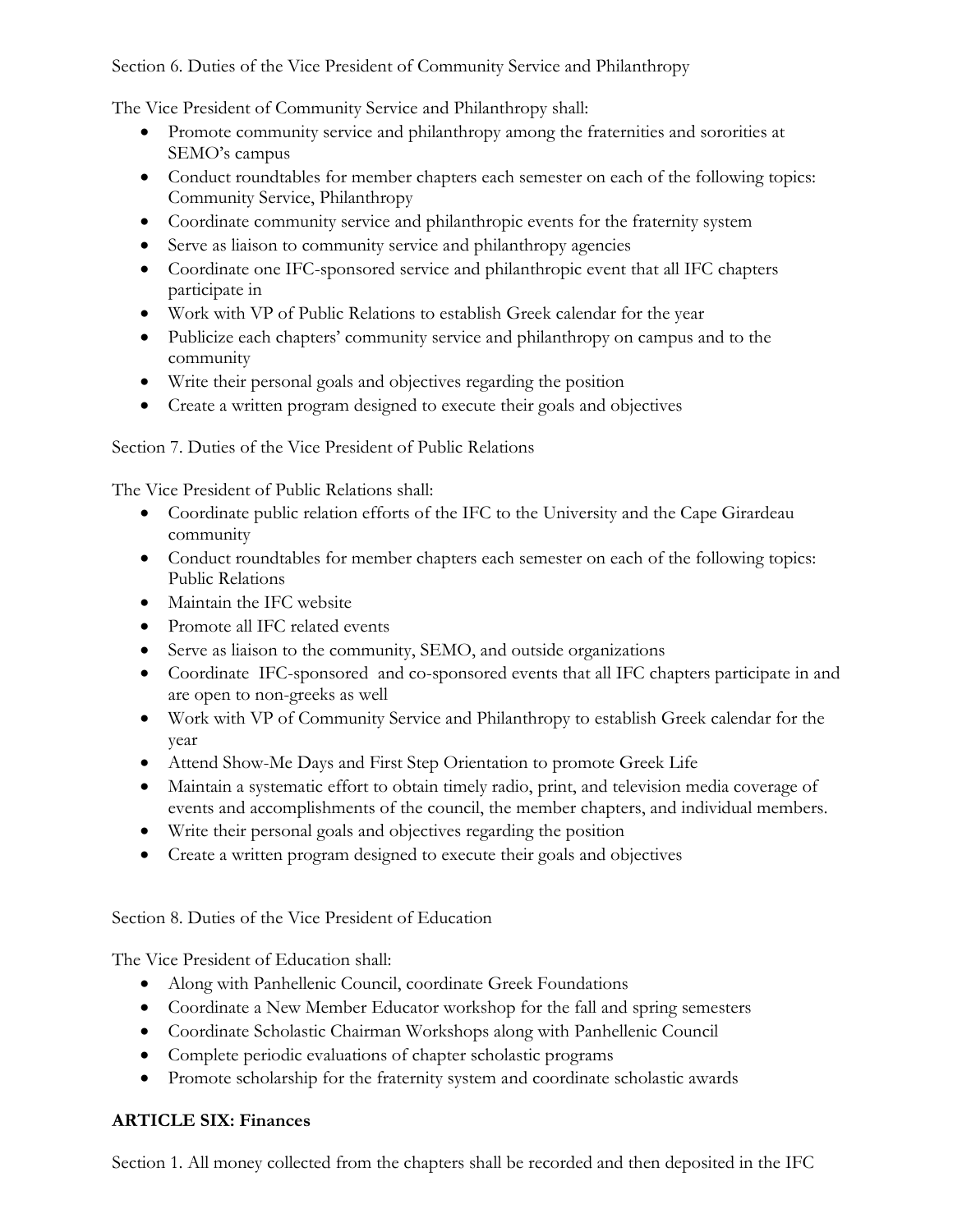account.

Section 2. A fee shall be assessed to each member (active and associate) determined by IFC by-law. This will be collected by IFC at the completion of formal recruitment each semester.

Section 3. Section 3. The Vice President of Administration shall sanction any fraternity failing to pay dues or fines within two weeks of the billing date accordingly. After two weeks of delinquency, a fine set by IFC will be accessed at each meeting until the chapter's account is current. After four weeks of delinquency the chapter will lose recognition by the IFC.

# **ARTICLE SEVEN: Meetings**

Section 1. Regular meetings of the IFC shall be held weekly during the academic year.

Section 2. The President of IFC may call a special meeting by giving 24 hours notification.

Section 3. A majority of voting members of the IFC shall constitute a quorum. A quorum must be present for the IFC to enact any ruling or to transact formal business.

# **ARTICLE EIGHT: Judicial**

Section 1. The IFC Judicial Board shall be established to deal with violations of the IFC Constitution and By-laws.

Section 2. In case of a disagreement between two fraternities or an alleged violation of the Constitution, By-laws, rules and/or regulations of this council, the Vice President of Judicial Affairs, acting as the Chief Judicial Officer, and the IFC advisor will have a private meeting with the members or Presidents' of the groups involved. If the disagreement cannot be resolved, it may be referred to the IFC Judicial Board.

Section 3. The IFC Judicial Board shall be composed of the following members:

- The Vice President of Judicial Affairs of the IFC who will act as the Chief Justice and will not vote unless there is a tie.
- The IFC advisor will serve as an advisor to the council.
- Membership from each fraternity as determined by IFC by-law.
- IFC Executive Board members may be present with a voice, but not with a vote. If there is a conflict of interest with any of the members of the Executive Board, then the advisor may select an appropriate alternative.
- In the absence of the Vice President of Judicial Affairs of the IFC, a replacement must be chosen to take the vacant seat. The IFC Executive Board will fill this vacancy no less than three business days prior to the hearing.

Section 4: All appeals must be sent to the Dean of Students within five working days of the written decision made by the IFC Judicial board.

Section *5.* The IFC Judicial Board and the IFC Executive Council shall be governed by the established procedures as set forth in the By-laws.

# **ARTICLE NINE: Committees**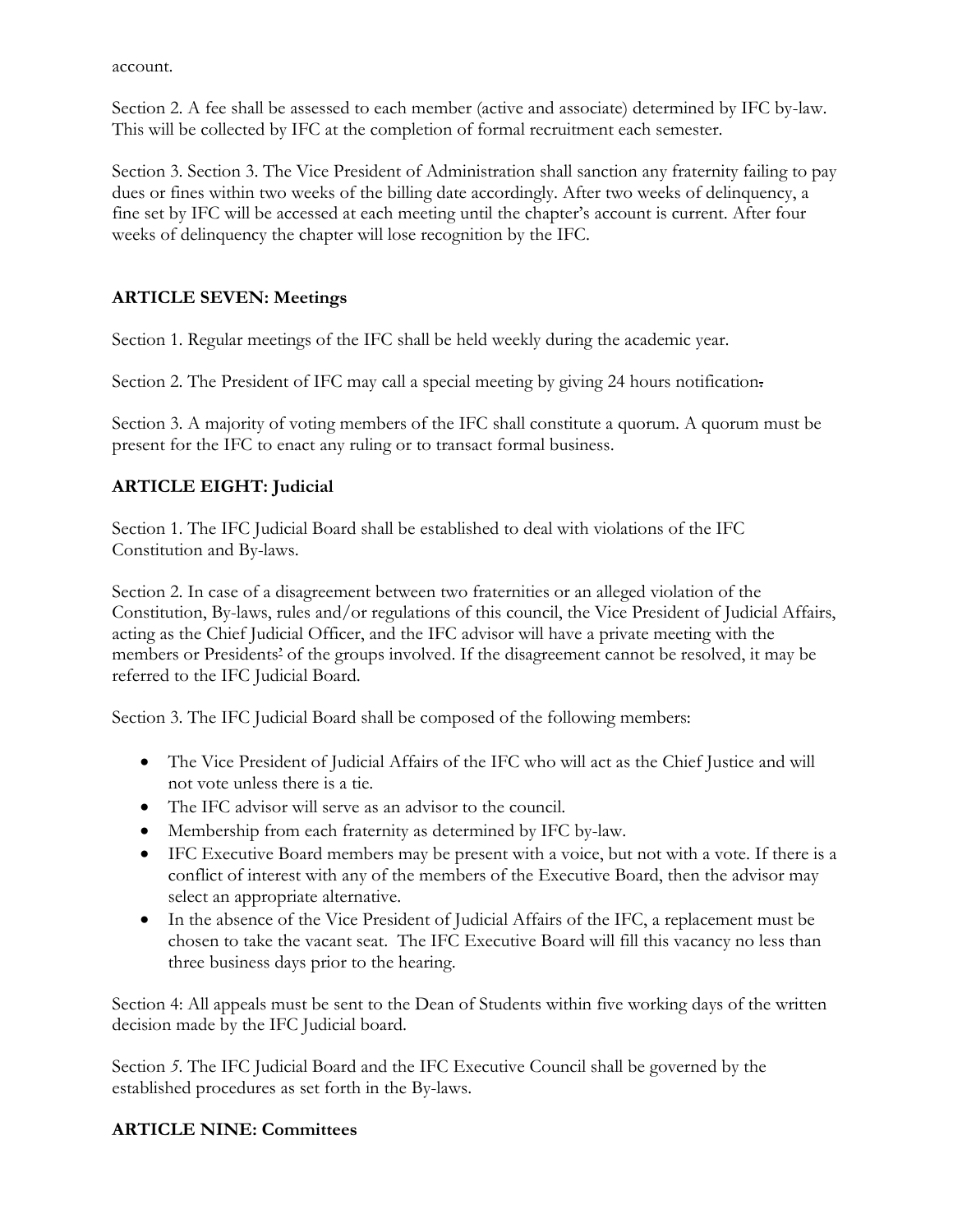Section 1. IFC can establish any committee it feels necessary.

Section 2. The IFC President shall appoint the chairman and members of these committees.

## **ARTICLE TEN: Amendments**

Section 1. Proposed amendments to this Constitution must be submitted in writing at meeting at least one week before a vote is taken.

Section 2. A two-thirds vote is required for the passage of any amendment.

Section 3. The Vice President of Administration of IFC shall keep a record of all amendments enacted by the IFC and shall provide each IFC member, the IFC advisor(s) and the Southeast Missouri State Student Government with copies of the amendments.

# **ARTICLE ELEVEN: Interfraternity Council Membership Standards**

Section 1. Chapter Minimum Standards - The Interfraternity, Panhellenic and Pan-hellenic Councils believe that in order to ensure continued success of the Southeast Missouri State University Greek system, all chapters must achieve a minimum level of accomplishment. On a semesterly basis, each Executive Council will examine the documents submitted by the chapters to determine achievement or compliance with the standards listed below. After thorough evaluations, the appropriate Executive Council will make recommendations to the groups, which fail to achieve the minimum standards. These standards have been developed and ratified within the Southeast Greek community to ensure our continued growth and prosperity.

- Maintenance of chapter and new member grade point average of 2.65
- Involvement in at least two-community or campus service projects per semester at least, one of which includes *75%* of membership.
- Attendance at two IFC sponsored or endorsed educational programs per semester. At least 75% of chapter membership must be in attendance. The IFC Executive Officers shall monitor attendance. Chapters wishing to use their own programs to fulfill this requirement must submit them to the Executive Council for approval prior to the event.
- Evidence of a positive new member program. (To be on file with the IFC advisor and updated on an annual basis)
- *50%* of your chapter must have membership in other campus activities.
- Demonstration that the chapter has an up-to-date local Constitution and Bylaws. (To be on file with the IFC advisor)
- Defined set of chapter goals and objectives. (To be shared and discussed with the IFC advisor on a semesterly basis)
- Involvement of at least one local alumni/advisor.

# **Areas of assumed compliance:**

- Operation in accordance with National Constitution and By-laws;
- Compliance with University policies, procedures and requests for information, and operation within Interfraternity, Panhellenic and Pan-Hellenic Councils Constitution and By-laws;
- Acceptance of responsibilities for all financial obligation incurred by the fraternity or sorority including Interfraternity, Panhellenic and Pan-Hellenic Council dues, and;
- Acceptance of responsibility for insuring the actions of members and guests related to chapter sponsored activities; events and programs are consistent with the University's policies, procedures and expectations.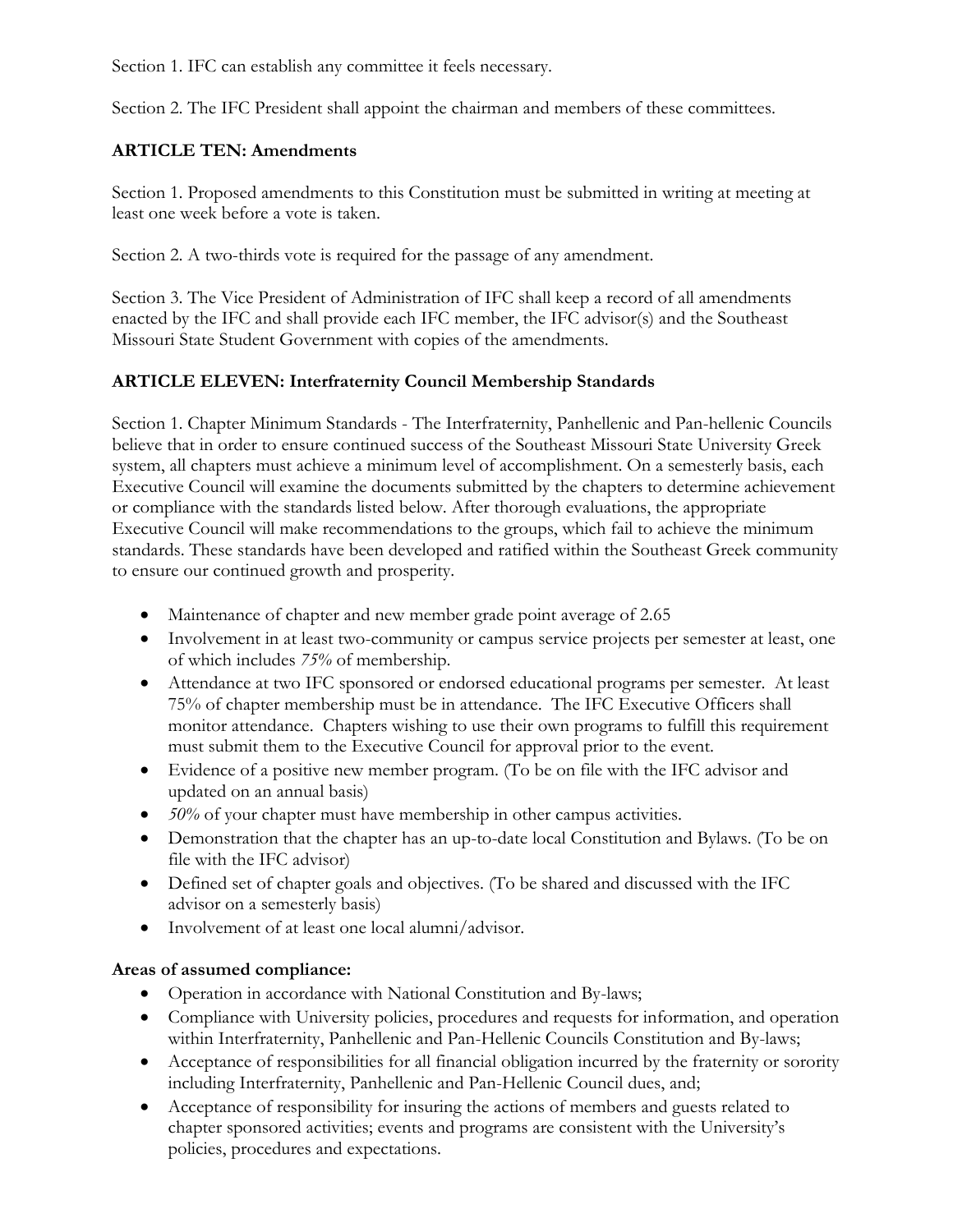#### Section 2. Code of Conduct

- Each chapter will strive for academic achievement and practice academic integrity.
- Each chapter will respect the dignity of all persons; therefore, the chapter will not physically, psychology, or sexually abuse or haze any human.
- Each chapter will protect the health and safety of all human beings.
- Each chapter will respect its property and the property of others; therefore, the chapter will neither abuse nor tolerate the abuse of property.
- Each chapter will meet its-financial obligations in a timely manner.
- Each chapter will neither use nor support the use if illegal drugs; each chapter will neither abuse nor tolerate the abuse of alcohol.
- Each chapter will acknowledge that a clean and attractive environment is essential to both physical and mental health; therefore, each chapter will do all in its power to see that the chapter property is properly cleaned and maintained.
- Each chapter will strive to be productive members of the Greek community; each chapter will actively be involved in the IFC and support member chapters of the Greek system.
- Each chapter will challenge all fraternity members to abide by these fraternity obligations and will confront those who violate them.

#### Section 3. Risk Management Guidelines.

All Southeast Missouri State University Interfraternity, Pan-Hellenic and Panhellenic Council member chapters shall abide by all university, national organization, local, state and federal laws and policies. The possession, sale, use and consumption of alcoholic beverages while on chapter premises, during an official fraternity event, or any situation sponsored or endorsed by the chapter, must be in compliance with any and all laws of the state, country, city and university, as well as their national organization risk management policy. IFC and Panhellenic chapters are responsible for monitoring their own chapter social functions.

# **Hazing**

- No chapter shall conduct hazing activities. Hazing is defined as: any action taken or situation created, intentionally, weather on or off fraternity premises which endangers the physical safety of another person; produces mental or physical discomfort; causes embarrassment, fright, humiliation or ridicule; or degrades the individual.
- Such activities may include but are not limited to the following: a) the required consumption of any liquid, solid or gas matter, b) any activity which might reasonably be expected to require an unreasonable or inordinate amount of the individuals time, impair the individual's academic efforts or cause excessive fatigue; c) any form of physical abuse; d) any activity which are contrary to the individual's genuine moral and/or religious beliefs or inconsistent with fraternal law, ritual or policy or policies/regulations of the University; e) any act inconsistent with Missouri House Bill Number 126, enacted by the 84th General Assembly of the Missouri State Legislature.

# **Sexual Abuse**

 No chapter shall participate in any form of sexually abusive behavior, whether physical, mental or emotional. This includes any actions, which are demeaning to women, including but net limited to date rape, gang rape, verbal harassment, or publications that diminish the integrity of individuals.